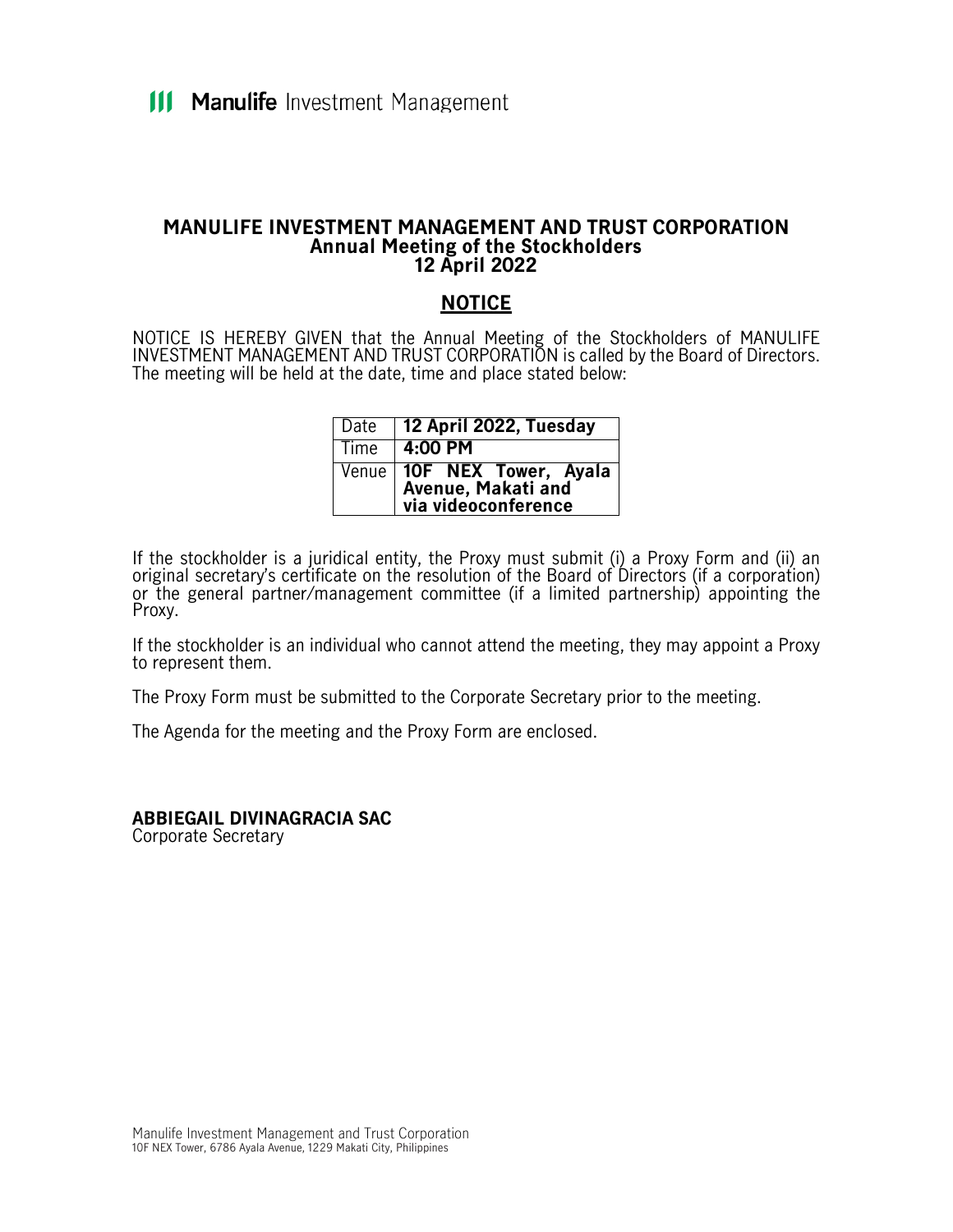#### **MANULIFE INVESTMENT MANAGEMENT AND TRUST CORPORATION Annual Meeting of the Stockholders 12 April 2022**

## **NOTICE**

NOTICE IS HEREBY GIVEN that the Annual Meeting of the Stockholders of MANULIFE INVESTMENT MANAGEMENT AND TRUST CORPORATION is called by the Board of Directors. The meeting will be held at 10F NEX Tower, 6786 Ayala Avenue, Makati City and via videoconference for those who cannot attend in person, on 12 April 2022 at 4:00 PM.

Should a stockholder be unable to attend, a Proxy may attend on their behalf. Please send the enclosed Proxy Form, duly completed, to the Corporate Secretary in accordance with the instructions therein.

# **AGENDA**

#### **1. Call to Order and Determination of Quorum**

The Corporate Secretary will certify the date when email notice of the time, date, place and purpose of the meeting was sent to all stockholders of record as of 22 March 2022, and the date of publication of the notice on the Corporation's website. Likewise, the Corporate Secretary will attest to the attendance at the meeting and as to whether a quorum is present.

Except as otherwise provided by law, a quorum shall consist of stockholders owning a majority of the outstanding capital stock, represented in person or by proxy.

#### **2. Matters Arising from the Previous Meeting**

The Corporate Secretary will inform the stockholders if there are any matters arising from the previous Annual Meeting of the Stockholders held on 8 April 2021 that must be discussed.

#### **3. Approval of the Minutes of the Previous Meetings**

The minutes of the Annual Meeting of the Stockholders held on 8 April 2021 will be submitted for approval.

The minutes of the 8 April 2021 meeting contain the following matters: approval of the minutes of the previous meeting, the ratification of all resolutions adopted and approved by the Board of Directors and the Committees during the preceding year, presentations of the President's Report, Director's Compensation Report, appointment of external auditor, and election of 2021 - 2022 Directors.

#### **4. Ratification of Corporate Acts**

The stockholders will be asked to ratify all the acts of the Board of Directors and its Committees since the Annual Meeting of the Stockholders on 8 April 2021 up to the date of this meeting.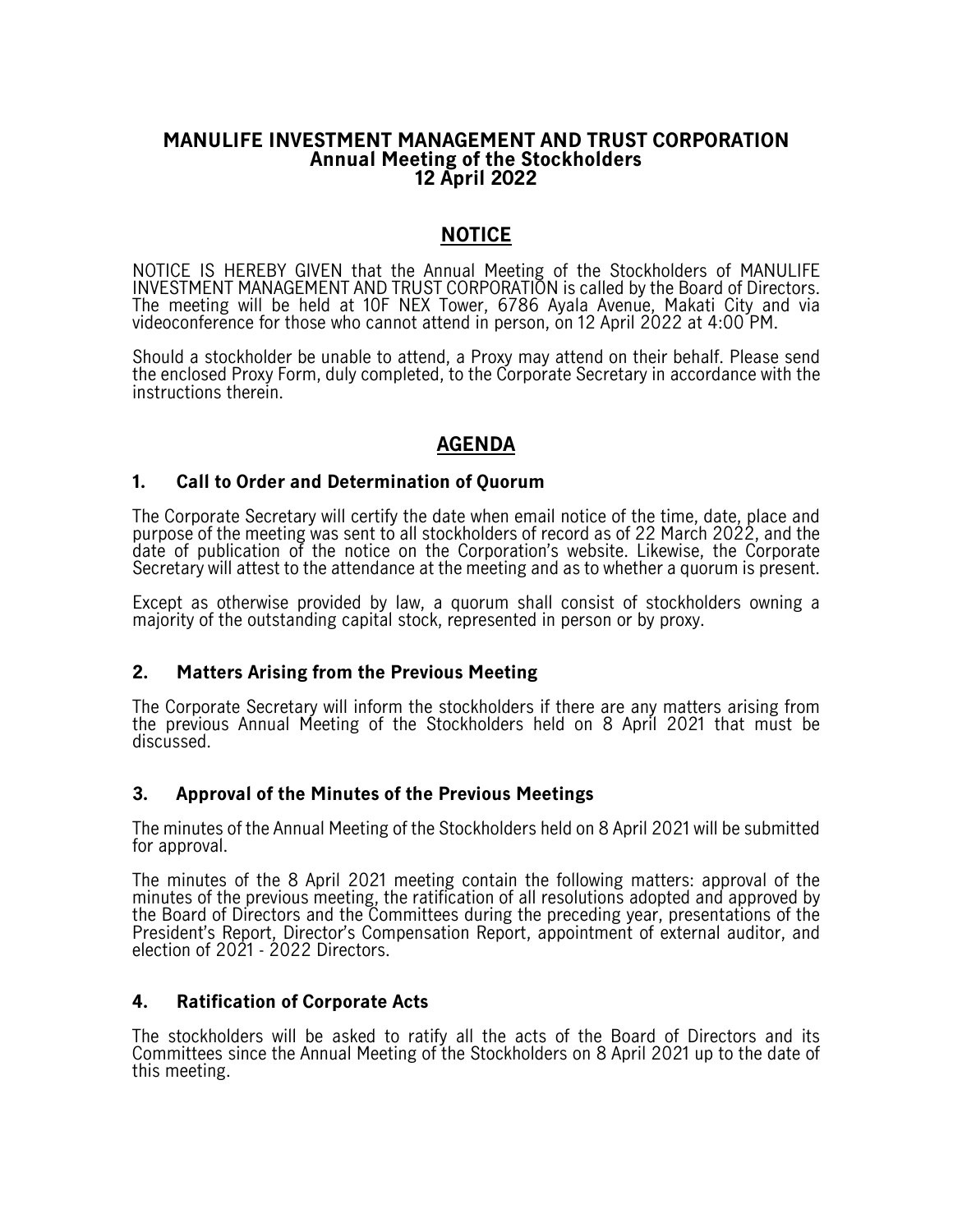The acts and resolutions of the Board and its Committees include approval of contracts, agreements, projects, investments, and transactions relating to the regular business of the Corporation wherein, either by law or regulations issued by the Bangko Sentral ng Pilipinas, the Board and its Committees are required to act upon.

All resolutions of the Board of Directors from the Annual Meeting of the Stockholders held on 8 April 2021 up to the present are available for examination upon reasonable notice to the Corporation and during office hours at 10th Floor NEX Tower, 6786 Ayala Avenue, 1229 Makati City.

The floor will be open for questions from the stockholders after the presentation.

## **5. President's 2021 Annual Report**

Ms. Macaria Trinidad Gaspar, President and CEO, will present to the stockholders a report on the Corporation for the full year 2021.

## **6. Directors' Compensation Report**

The Corporate Secretary will present to the stockholders a summary of the compensation received by the Corporation's Independent Directors for the year 2021.

## **7. Directors' Appraisal/Performance Report**

The Corporate Secretary will present to the stockholders the results of the 2021 Board Effectiveness Survey which was completed by the Directors.

#### **8. Corporate Governance Committee Report and Election of Directors**

The election of the members of the Board of Directors, including the Independent Directors will be offered for approval by the stockholders. The Directors are to hold office until the next Annual Meeting of the Stockholders and until their respective successors have been elected and qualified.

The nominees were evaluated on the basis of the criteria set by the Corporation. They each possess all qualifications required by applicable laws, rules and regulations and the Corporation's By-Laws and none of the disqualifications to serve as members of the Board.

The profile and qualifications of the nominees are available on the Corporation's website.

#### **9. Appointment of External Auditor**

The stockholders will be asked to vote on the appointment of SyCip Gorres Velayo & Co. as External Auditor for 2022.

#### **10. Other Matters**

The Chairperson will ask the stockholders if there are any other matters they wish to discuss.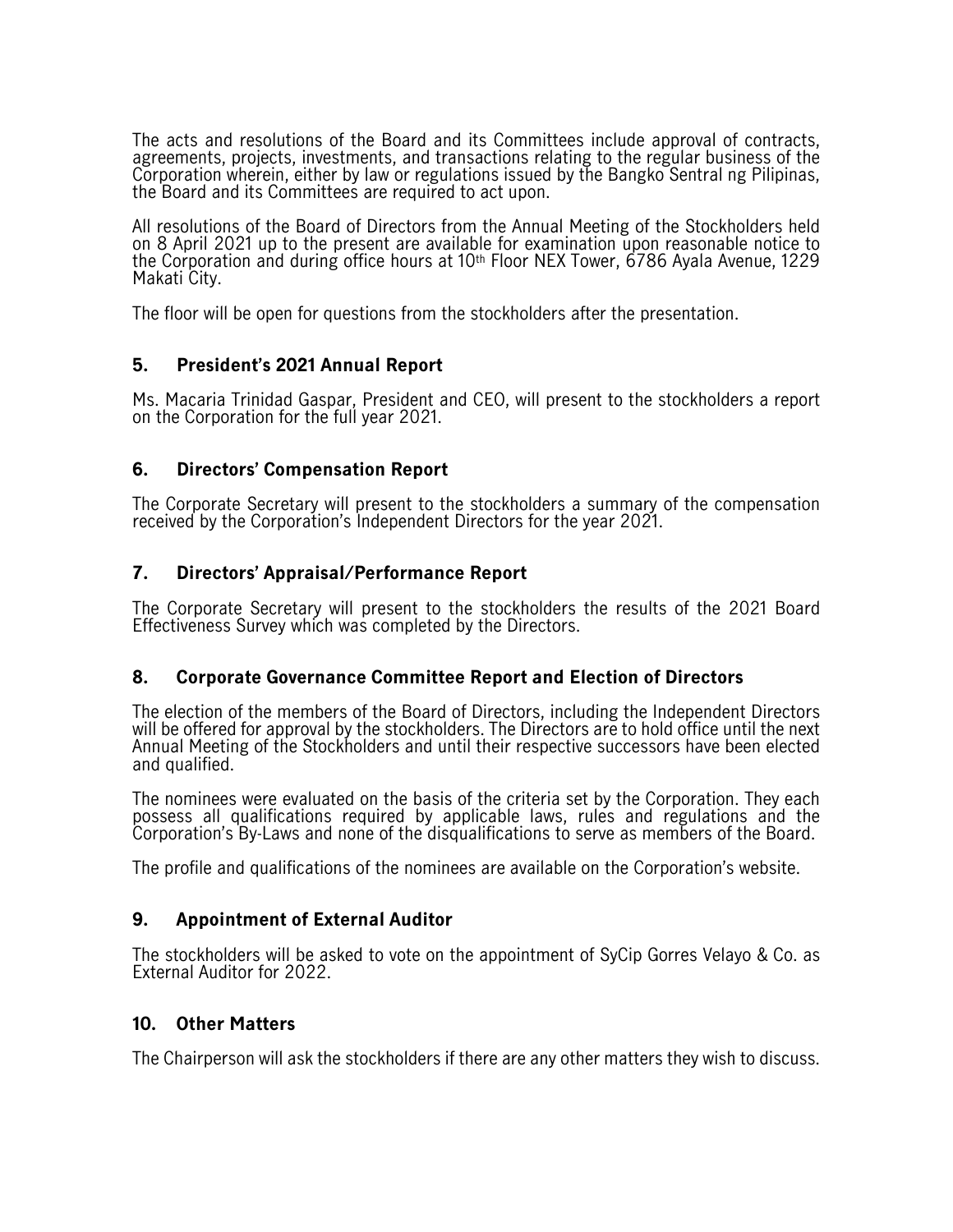# **11. Adjournment**

If there are no other matters, the meeting will be adjourned by the Chairperson.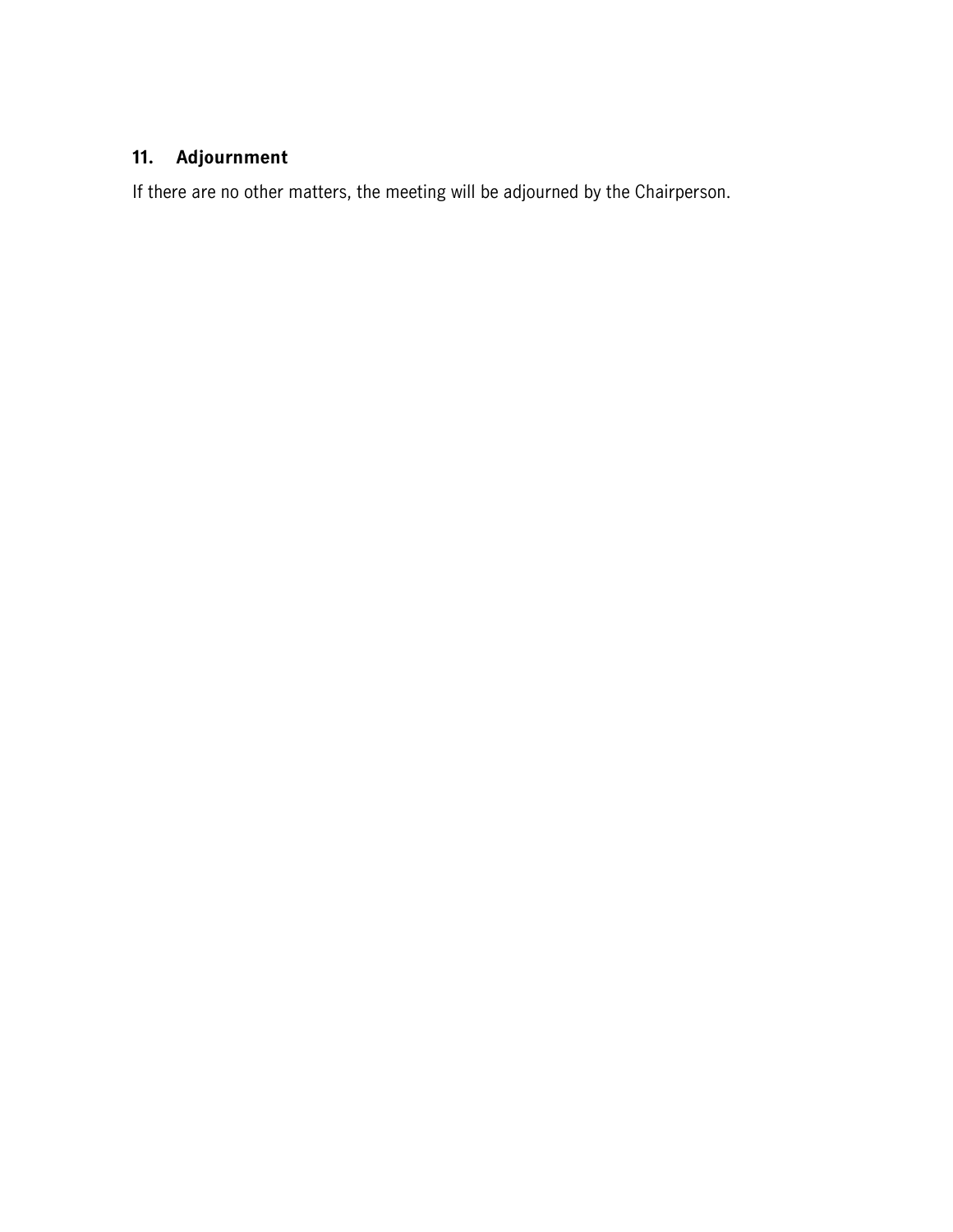# **PROXY**

KNOW ALL MEN BY THESE PRESENTS:

The undersigned stockholder of **MANULIFE INVESTMENT MANAGEMENT AND TRUST CORPORATION** (the "Corporation") does hereby nominate, constitute and appoint:

or in their absence, the Chairperson of the Meeting

\_\_\_\_\_\_\_\_\_\_\_\_\_\_\_\_\_\_\_\_\_\_\_\_\_\_

to be their true and lawful attorney-in-fact to attend and be present at the regular meeting of the stockholders on 12 April 2022 at 4:00 p.m. and any and all adjournments, postponements or continuations thereof, and to take part in the deliberations and to vote in any manner any and all shares of stock in the Corporation which are now or may hereafter be registered in the name of the undersigned on any and all matters, motions, acts or resolutions which may be taken up in any of such meetings including, but not limited to, the election of Directors and the ratification of all corporate acts, contracts and transactions;

HEREBY GIVING AND GRANTING unto said attorney-in-fact full and complete power, authority and discretion to do every act and thing whatsoever necessary or requisite to be done in and about the premises, as fully to all intents and purposes as the undersigned could do if personally present and acting in person and HEREBY ratifying and confirming all that said attorney-in-fact shall lawfully do or cause to be done under and by virtue hereof and HEREBY revoking any and all proxies heretofore given by the undersigned to any person(s) whomsoever.

IN WITNESS WHEREOF, I have executed this proxy letter this \_\_\_\_\_\_\_\_\_\_\_ 2022.

Stockholder

 $\overline{\phantom{a}}$  , where the contract of the contract of the contract of the contract of the contract of the contract of the contract of the contract of the contract of the contract of the contract of the contract of the contr